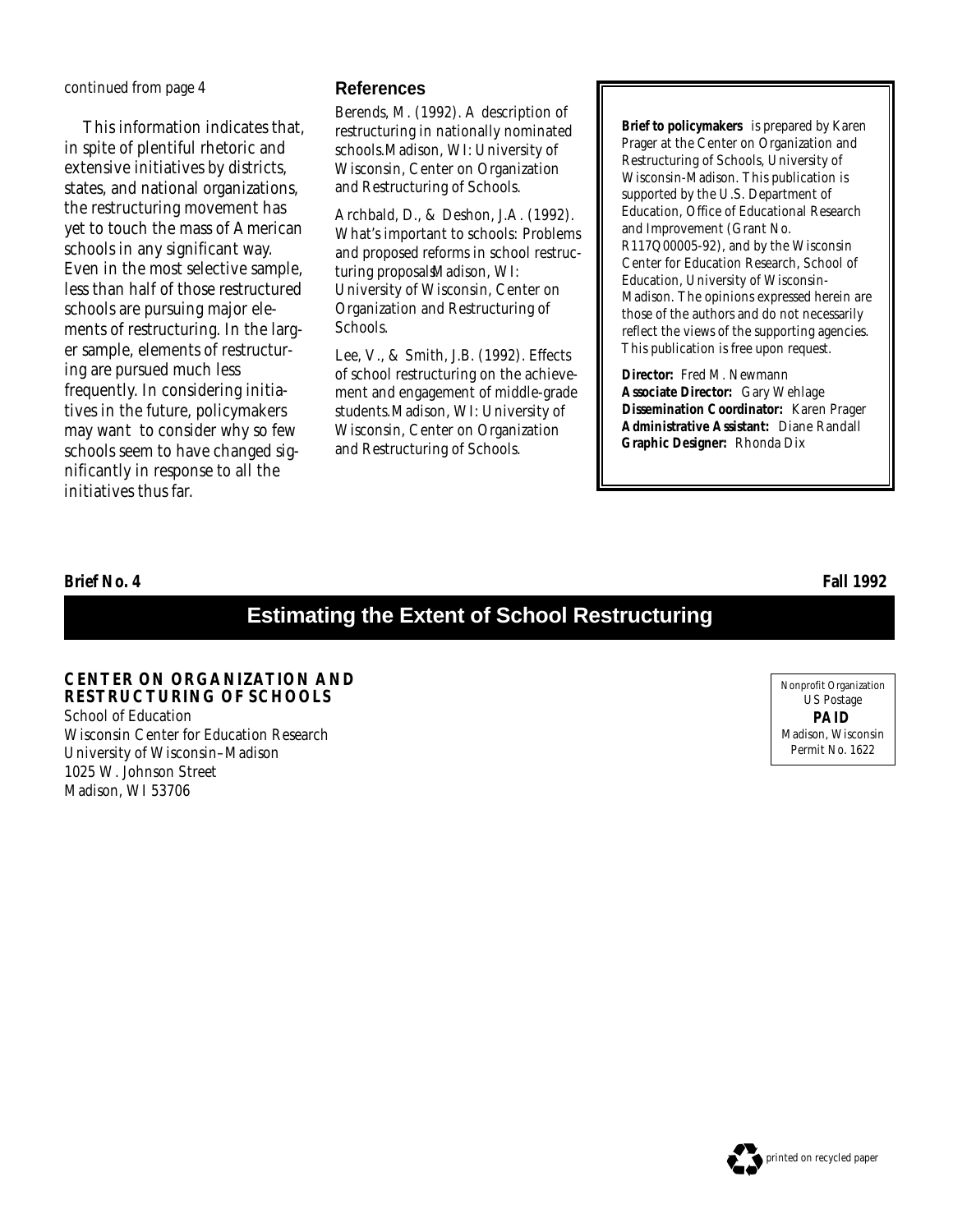WO to policymakers

# **Estimating the Extent of School Restructuring**

he need for a fundamental overhaul of American schools has been articulated for many years. Numerous aspects of restructuring have been proposed, and more recently it appears that many schools are taking action on various fronts. Some of the most discussed changes involve heterogeneous grouping; small-group, cooperative learning; school-based management; parental involvement in governance; linkages to community agencies for health and social services. **T** 

How far and wide do these changes spread? How many schools reflect comprehensive restructuring as opposed to just a few innovations? With the extensive discussion of school restructuring in school boards, legislatures, and the media, it would be useful to have some estimates about actual adoption of proposed practices. Particularly innovative restructured schools, lead by unusually talented principals and teachers, are often highlighted in the popular media. Although such schools demonstrate the success of many elements of restructuring in certain situations, whether such efforts can be replicated on a large scale is less clear. Do only a small number of schools report significant restructuring, or has the movement caught on more widely?

To date, there has been no systematic survey of restructuring in the nation's schools. However, the Center on Organization and Restructuring of Schools has combined data from three different sources to shed some light on the question. Information of this sort can inform policymakers about the extent of reform in selected areas with selected samples of schools.

When schools work on restructuring, they tend to make changes in four general areas: 1) student experiences, 2) the professional life of teachers, 3) school governance, and 4) collaboration between schools and community. A survey of some 250 schools which were nominated to participate in a study of "restructured" schools indicates few can boast comprehensive restructuring across all four themes. The majority of the "restructured" schools have implemented changes in the first two areas only: student experiences and teachers' professional lives. This result is consistent with a second study, a survey of some 100 proposals for school restructuring submitted to a funding organization. The majority of proposals submitted by schools planned for changes in student experiences and new teaching methods, with little attention to organizational changes in school management. Thus, the intentions of practitioners as expressed in the second study are reflected in the survey of actual practice.

The above two studies include only schools which applied to participate in research on restructuring or sought special funding for restructuring in a national

#### **BRIEF NO. 4 FALL 1992**

| <b>Estimating the Extent of</b> |   |
|---------------------------------|---|
| <b>School Restructuring</b>     |   |
| "Restructured" Schools          | 2 |
| <b>Schools' Proposals</b>       | 2 |
| <b>Restructuring in Student</b> |   |
| <b>Experiences</b>              | 3 |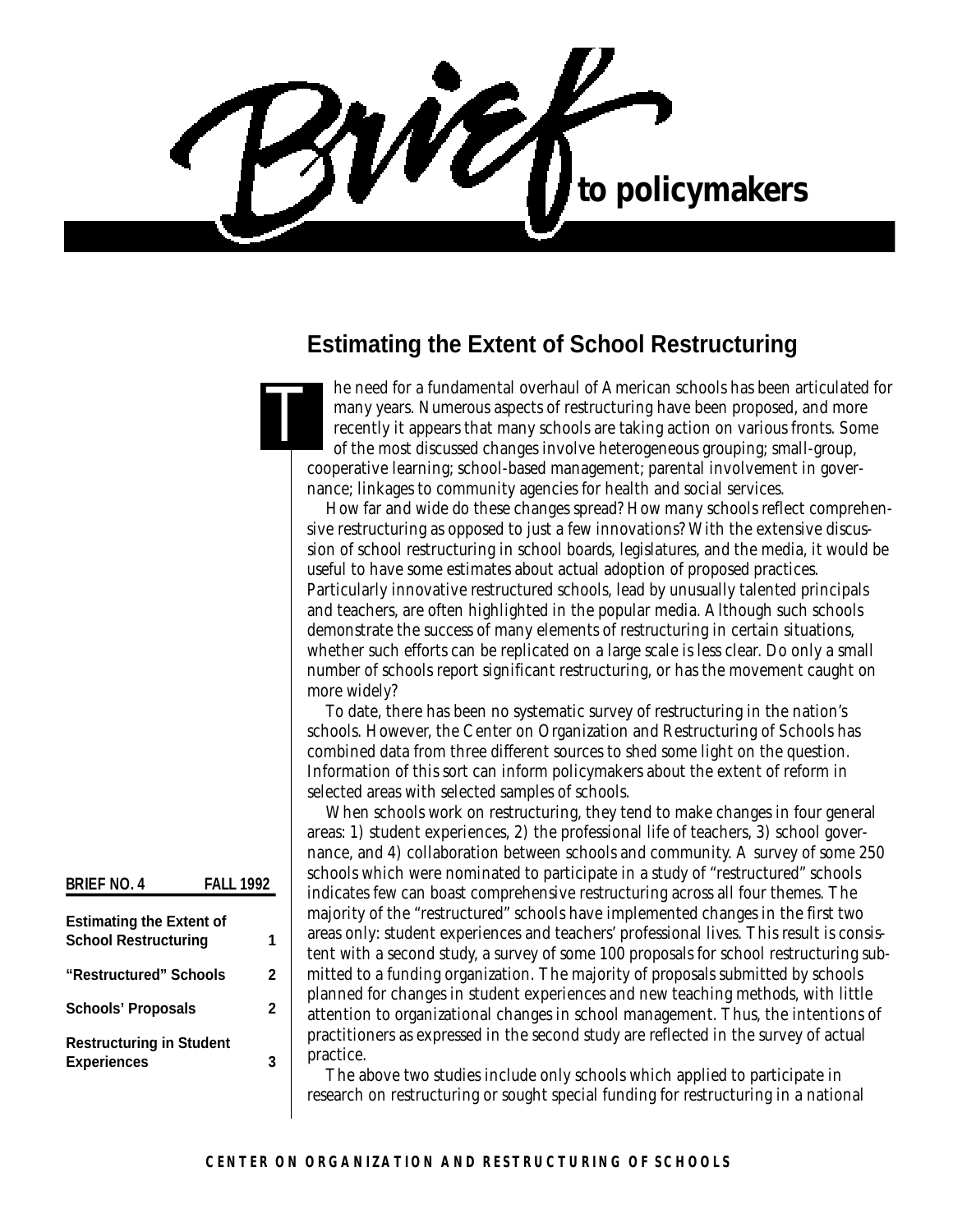competition. We also report below on a third study which examines the extent of restructuring in a random sample of nearly 400 middle-grade schools. This survey deals mainly with the area of student experiences, and it observes 16 different changes, such as heterogeneous grouping, flexible scheduling.

**"Restructured" Schools**

*When schools work on restructuring, they tend to make changes in four general areas: 1) student experiences, 2) the professional life of teachers, 3) school governance, and 4) collaboration between schools and community*

To assemble a sample of restructure of schools for the first survey, Mark To assemble a sample of restructured Berends utilized nominations sought by the Center as potential research sites. Nominations were solicited from more than 6,000 persons and organizations, including researchers, principals, teachers, superintendents, and deans of education schools. The Center received 268 nominations. Principals of the nominated schools filled out a questionnaire and were interviewed by researchers at the Center by telephone. Information was obtained on the school's fulfillment of 38 criteria for restructuring spanning four themes. Twenty-four criteria cover the first two themes (student experiences and teachers' professional lives). For example, student experiences are altered through small group work, heterogeneous grouping, more emphasis on in-depth understanding. Teacher activities are altered by more collaborative planning and teaching, curriculum control, and parent interaction. Of the 38 criteria, less than half were frequently present, as listed in Table I. Subsequent site visits revealed that the frequency of fulfillment was only about half that concluded from indepth interviews, i.e. in practice many schools fell short of principals' descriptors of restructuring. Berends (1992) reports that in the last two themes (governance and community cooperation), only one criterion of a possible seven in each of the themes is frequently met. So it appears that many school restructuring efforts are aimed at student and teacher experiences.

Why are the organizational and schoolcommunity interaction aspects of restructuring relatively ignored? Berends points out that changes in grouping, scheduling, and some curriculum revisions may be easier to implement than those requiring change in

authority or coordination with external groups or agencies. Social or political barriers might inhibit the more structural overhaul indicated by the last two themes. This shows the difficulties of large scale restructuring when we recall that the sample of 268 schools is a select group nominated for what they see as successful restructuring efforts.

### **Schools' Proposals**

Further insight into the extent of school<br>restructuring is provided by a study of restructuring is provided by a study of Doug Archbald of the University of Delaware and Jo Anne Deshon of West Park Elementary School, Delaware, Pennsylvania. In 1990, the RJR Nabisco Foundation solicited proposals for school reform. The Foundation encouraged fundamental reform, and placed no constraints on the subject matter of the proposals. Sixteen hundred proposals were received by November, 1990. Archbald and Deshon examined a random sub-sample of 106 proposals for their study. This presented the researchers with the restructuring goals and program plans of teachers and principals. It is these practitioners who will actually restructure schools. Their aspirations should indicate which areas will be implemented and which bypassed.

Archbald and Deshon (1992) identify the main problems enunciated by the practitioners and the main solutions proposed. About two-thirds of the proposers defined school problems in the area of student experience. Most of the problems related to disadvantaged students. Proposers spoke of problems such as low self-esteem, low motivation, deficient basic skills, and latch-key children. The most common inadequacy cited is curriculum and instruction, especially the lack of sufficient individualization, the dearth of handson learning, and the scarcity of computers.

After student experiences, the next most cited problem area (16%) is the teacher's professional life, mainly the lack of time for reform. As in Berends' study, the last two categories of organizational restructuring are nearly absent. Does this simply reflect the grant proposer's desire to emphasize the most visible educational needs, or perhaps a reluctance to upset the organizational status quo?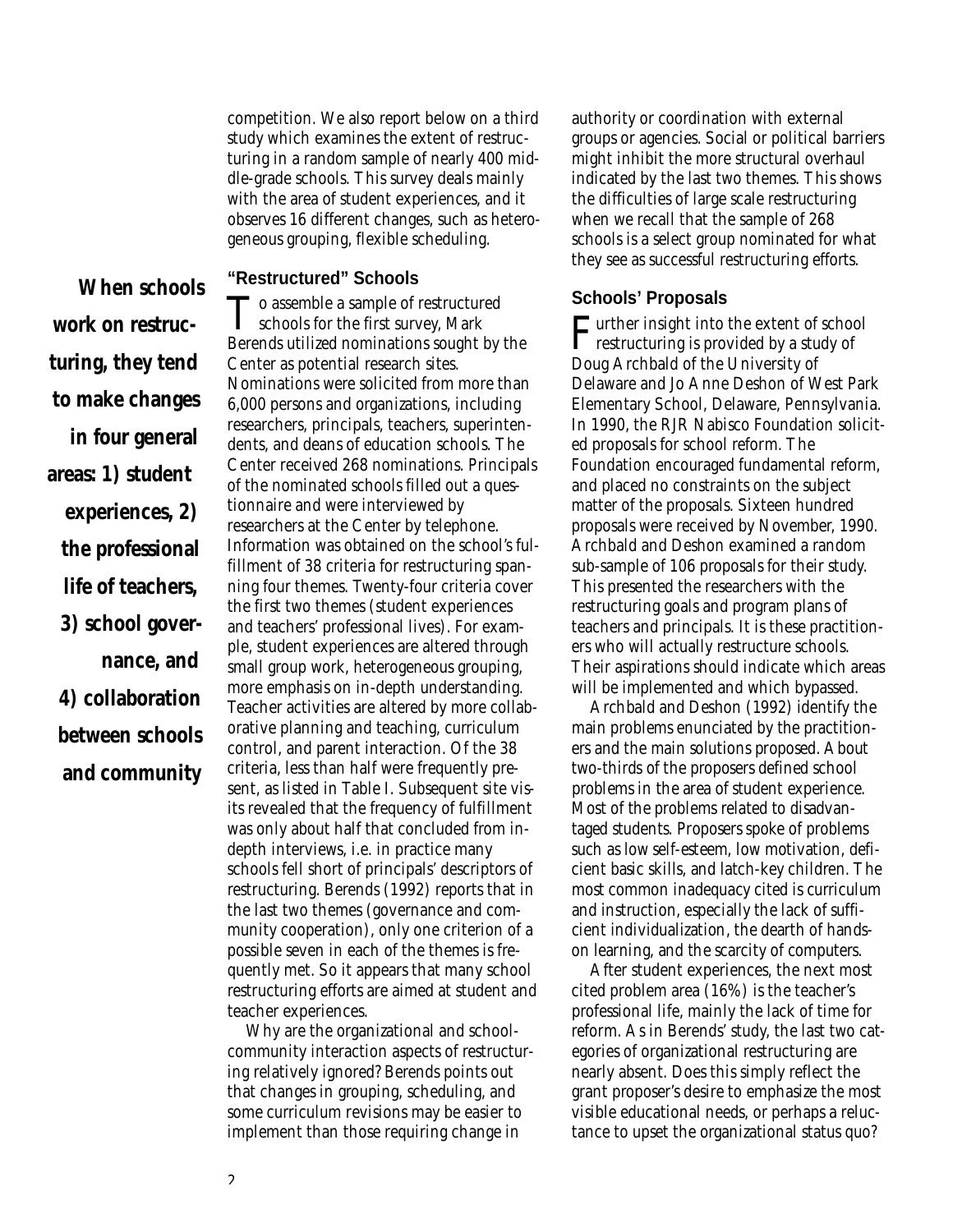## **TABLE I: Restructuring Criteria Most Frequently Met in Selected Schools.**

Information comes from principals of schools nominated to participate in a study of restructured schools (Berends, 1992). There were a total of 13 criteria in student experiences, 11 in professional life of teachers, 7 in governance, and 7 in community coordination. "Most frequently met" refers to at least 80% of principals surveyed answering "yes" on their questionnaire, and at least 40% of responses confiremd through telephone interview.

| <b>Principal Questionnaire</b>           | $%$ Yes | <b>Follow-up Interview</b>               | $%$ Yes |
|------------------------------------------|---------|------------------------------------------|---------|
| <b>Student Experiences</b>               |         | <b>Student Experiences</b>               |         |
| <b>Heterogeneous Grouping</b>            | 92%     | <b>Heterogeneous Grouping</b>            | 55%     |
| Small Group and Individual Instruction   | 88%     | Small Group and Individual Instruction   | 57%     |
| <b>Integrated Disciplines</b>            | 87%     |                                          |         |
| <b>Students Using Full Sentences</b>     | 84%     |                                          |         |
| Depth of Understanding                   | 82%     | Depth of Understanding                   | 44%     |
| Peer Tutoring                            | 81%     |                                          |         |
|                                          |         | Knowledge Production                     | 42%     |
|                                          |         | <b>Flexible Learning Time</b>            | 40%     |
| Professional Life of Teachers            |         | Professional Life of Teachers            |         |
| <b>Staff Design of Staff Development</b> | 93%     | <b>Staff Design of Staff Development</b> | 61%     |
| Work with Parents and Human Services     | 89%     |                                          |         |
| <b>Differentiated Roles</b>              | 86%     | <b>Differentiated Roles</b>              | 51%     |
| <b>Collegial Planning</b>                | 84%     | <b>Collegial Planning</b>                | 48%     |
| Control over Curriculum & Policy         | 84%     | Control over Curriculum & Policy         | 57%     |
| Small Group and Individual Instruction   | 84%     | Small Group and Individual Instruction   | 53%     |
|                                          |         | <b>Flexible Time Periods</b>             | 42%     |
| Governance                               |         | Governance                               |         |
| No criteria met by 80% of schools.       |         | <b>School Site Control</b>               | 52%     |
|                                          |         | <b>School Council</b>                    | 42%     |
| <b>Community Coordination</b>            |         | <b>Community Coordination</b>            |         |
| Coordination with other agencies         | 82%     | Coordination with other agencies         | 43%     |
|                                          |         | <b>Parent Involvement</b>                | 46%     |
| Sample Size                              | 268     | Sample Size                              | 188     |

Interestingly, the proposals contained many negative comments regarding regulation and bureaucracy. Yet they did not exploit the opportunity to address these problem areas.

The practitioners proposed plentiful strategies aimed at the insufficient educational experiences of at-risk students: tutorial programs, increased school day and year, more social support, more problem-solving and science activities. In spite of the focus on students in these proposals, the researchers note a surprising lack of emphasis on building more challenging, in-depth curriculum.

#### **Restructuring in Student Experiences - Schools at Large**

V alerie Lee and Julia Smith, of the University of Michigan, examine the effects of restructuring on student achievement and engagement. As part of that study, they assembled data on the prevalence of restructuring in American middle schools. The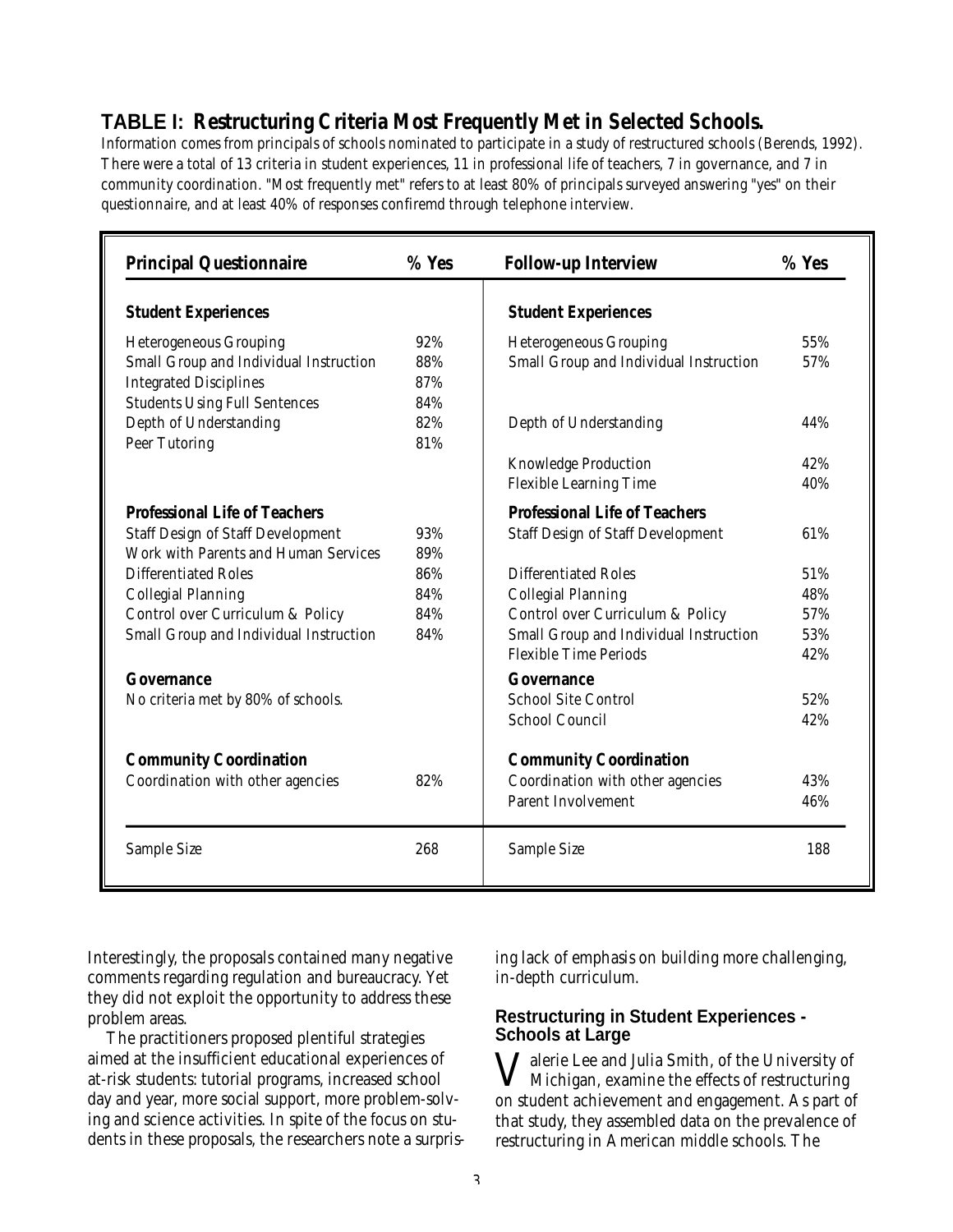# **TABLE II: Measures of School Restructuring.\***

| <b>Restructuring Features</b>                                              | Percent<br>of Schools |
|----------------------------------------------------------------------------|-----------------------|
| No homogeneously grouped classes                                           | 17%                   |
| Flexible time scheduling                                                   | 21%                   |
| Team teaching in 8th grade                                                 | 40%                   |
| Students have same homeroom teacher<br>all middle grade years              | 24%                   |
| Scheduled common planning time for<br>department members or teaching teams | 36%                   |
| Staff development program available                                        | 57%                   |
| Semi-departmentalization or<br>self-contained classes                      | 12%                   |
| 8th graders keeps same classmates<br>for all classes                       | 18%                   |
| Students from different grade levels are<br>in the same classroom          | 37%                   |
| 8th graders are not retained                                               | 12%                   |
| Interdisciplinary teachers share<br>the same students                      | 51%                   |
| More than 40% of students not<br>academically grouped                      | 11%                   |
| Has schools within the school                                              | 14%                   |
| 8th grade classes are organized for<br>cooperative learning                | 31%                   |
| 8th graders have exploratory classes                                       | 50%                   |
| 8th graders do special projects regularly<br>in their curriculum           | 64%                   |
| * National sample of schools with eighth grade (Lee & Smith, 1992)         |                       |

National Center for Educational Statistics sponsored a general survey (NELS:88) of 25,000 eighth grade students in 1,037 schools. Lee and Smith used a sub-sample of 377 schools and 8,845 students in Catholic, independent, and public schools.

They identify 16 characteristics, mainly in the area of student experiences, which could be explored with the NELS survey of 1988 and tabulated the percentage of schools which satisfy each criterion (Table II). Since NELS:88 is a survey of written responses from school principals, one may wonder if, as found in the Berends study, the numbers may be an overestimate of the actual changes in schools. We see in the two studies mentioned above that even where restructuring is taking hold, for

## **TABLE III: Restructuring Characteristics Appearing in Schools**

| Number of<br>Restructuring<br><b>Characteristics</b> | Number<br>οf<br><b>Schools</b> | Percent<br>Ωf<br><b>Schools</b> |
|------------------------------------------------------|--------------------------------|---------------------------------|
| None                                                 | 43                             | 4.1%                            |
| $1 - 5$                                              | 462                            | 44.6%                           |
| $6-8$                                                | 360                            | 34.7%                           |
| $9 - 12$                                             | 139                            | 13.4%                           |
| $13 - 16$                                            | 9                              | .9%                             |
| Other                                                | 24                             | $\ast$                          |

#### \*2.3% missing

*Note:* When these frequencies are adjusted to represent the demographic characteristics of all schools with eighth grade, the percent of schools engaging in some restructuring increases modestly.

the most part it is doing so in a piecemeal way. It is difficult to find schools in the nation that have comprehensively restructured.

These three studies, taken together, indicate that the elements of school restructuring are not being widely adopted. Both the number of participating schools and numbers of restructuring areas is still small. In the select sample, schools attempting restructuring make changes in teaching techniques, but negligibly few schools are embarking upon changes in governance and relationships with the larger community.

Research on the effects of restructuring on student performance has begun. For example, Lee and Smith observe some positive correlation between restructuring and achievement, but the relationship is modest and the study did not involve controls for prior achievement.

They find that less ability grouping and departmentalization tends to equalize achievement between different social classes, although the average level of achievement does not increase. More dramatic effects might require more comprehensive restructuring. For this to occur, schools and parents will need to be persuaded of the need for restructuring, and then given the necessary resources to proceed.

*continued on last page*